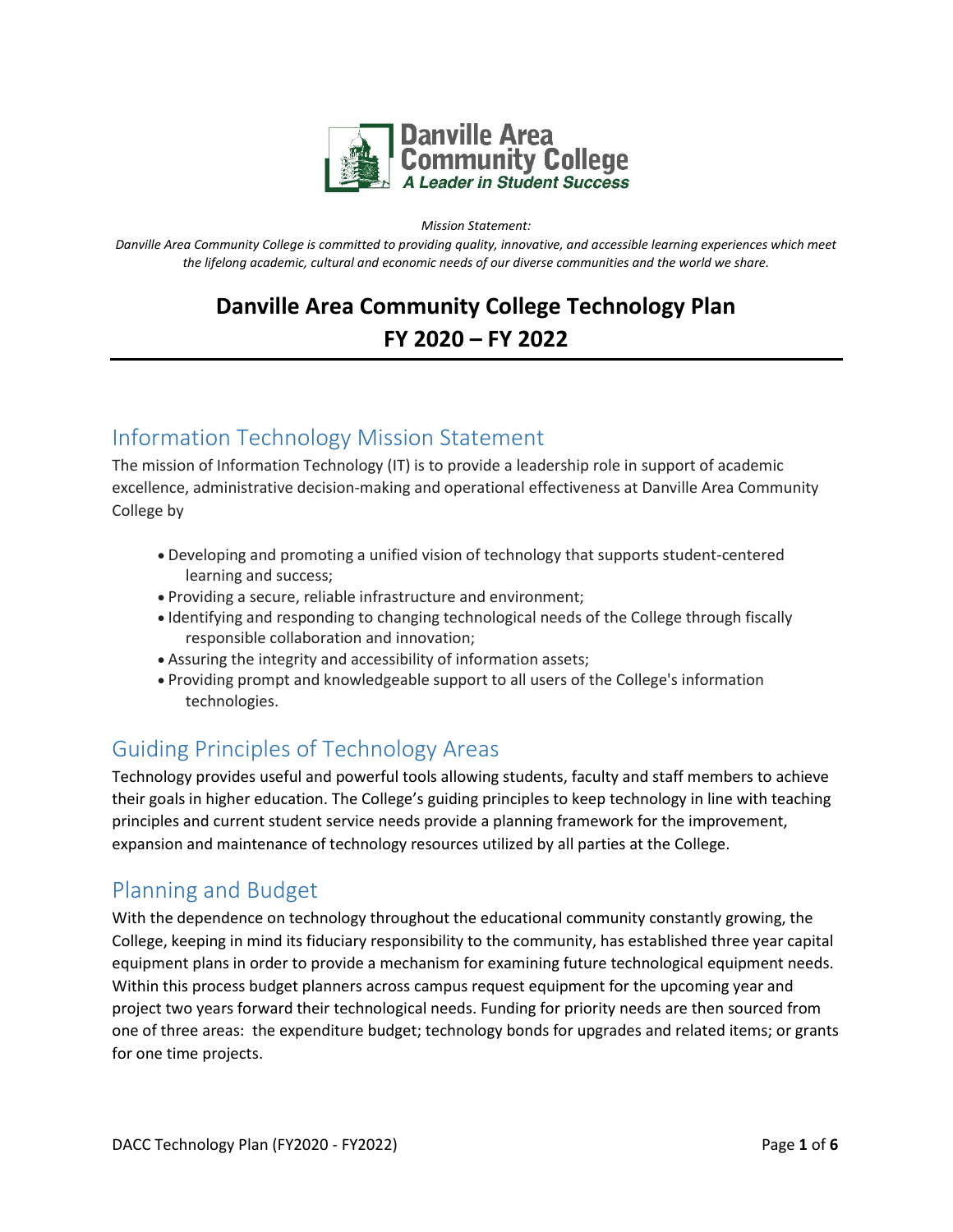Information technology needs filter to the principles in multiple ways. First the College utilizes the Technology Team, a monthly meeting Continuous Quality Improvement team, for input and advisement. Second the College's Information Security Team reviews new regulations and rules as well as current industry practices to inform principles of necessary technological updates or upgrades. Lastly, the college administration informs the principles of upcoming educational needs and funds availability to assist in the prioritizing and scheduling of technology needs.

# Technology Areas

There are nine distinct areas of campus technology that provide a platform for the College's educational environment.

- A. Academic end-user technology
	- a. Classroom and lab workstations
	- b. Academic application development tools
	- c. Academic Microsoft Office products
	- d. Technology center support
	- e. Third party web based instructional aids
- B. Online learning technical support
	- a. Learning Management System (LMS) administration and technical support
	- b. Instructional design
	- c. Faculty mentoring, training, and collaboration
	- d. Student online readiness and development
- C. Student end-user technology
	- a. Technology center support
	- b. Event technology
	- c. Student application development tools
- D. Employee end-user technology
	- a. Employee workstations
	- b. Email
	- c. Office products
	- d. Internet resources
- E. Network infrastructure
	- a. Security
		- i. End point security
		- ii. Security awareness training
	- b. Network hardware
		- i. Maintenance / Service contracts
		- ii. Purchasing and installation
		- iii. Technology assessment
		- iv. Wireless technology
- F. Management Information System
	- a. Colleague system administration
	- b. Data integrity and security
	- c. Information reporting and integration with external sources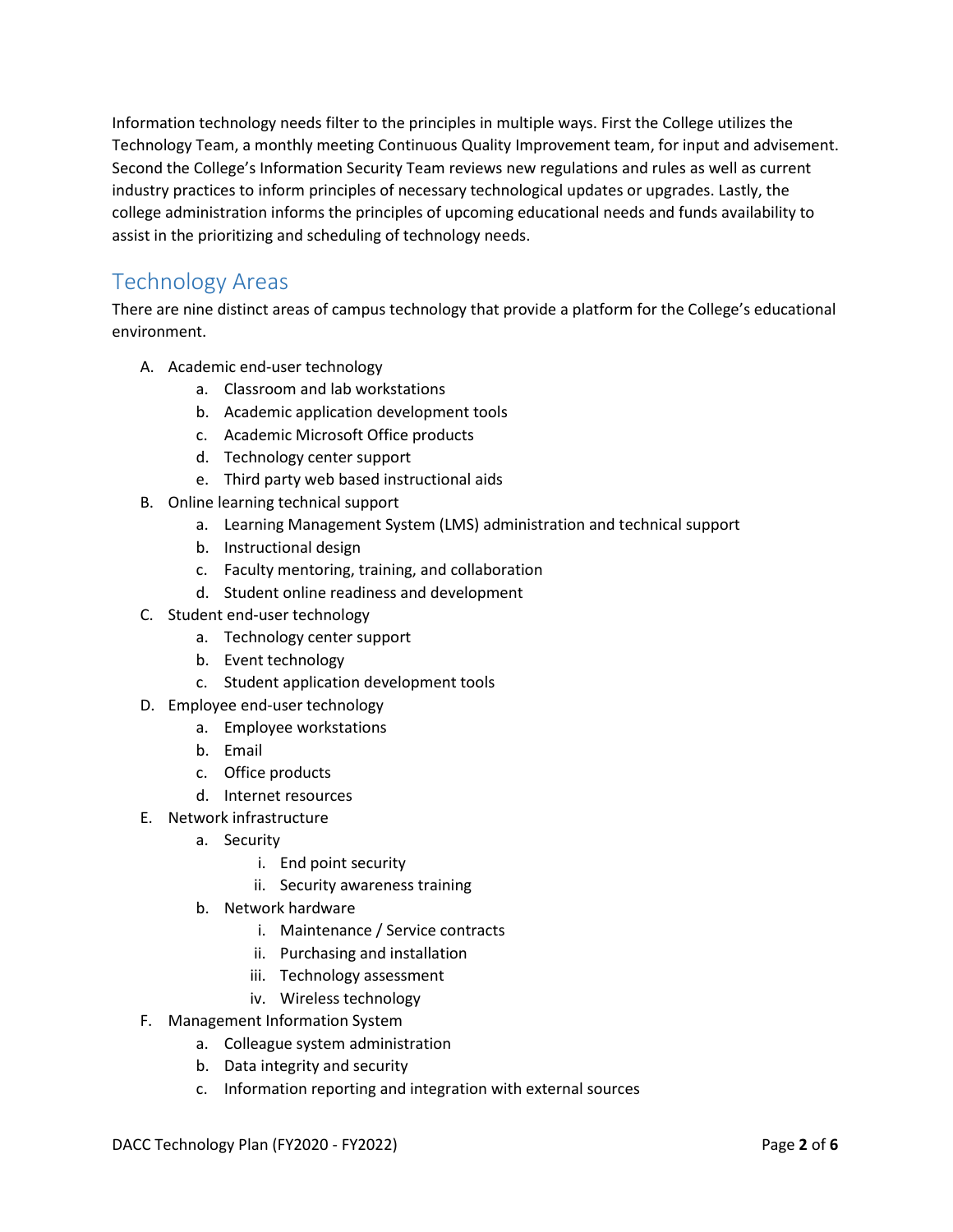- G. Instructional media
	- a. Classroom technology
	- b. Events technology
	- c. Campus informational displays
- H. Video production
	- a. Classroom technology
	- b. Studio production technology
	- c. Events technology
- I. College website
	- a. Content management and maintenance

# Technology Goals and Associated Tasks

Goal 1) Continue to maintain and appropriately enhance the management information system.

*Associated Task(s)*

- Migrate individual servers' functions to CNS Virtual servers: WebAdvisor, Informer, EMS, and Synoptix. (Timeframe: FY2020-21)
- Expand Virtual Server capability (A.D. Implementation, ADS Needs). (Timeframe: FY2020-21)
- Replace VB-based PC-driven applications with Colleague-based custom written programs. (Timeframe: FY2020-22)
- Replace Adjunct Payroll Access Data Base with Colleague software. (Timeframe: FY2020-22)

### Goal 2) Review and enhance technology related business continuity plans.

*Associated Task(s)*

- Upgrade Bremer Center Projector. (Timeframe: FY2020)
- Upgrade Business Continuity and Disaster Recovery Plans. (Timeframe: FY2020-21)

## Goal 3) Provide and maintain security objectives concerning data integrity, privacy aspects and network security.

*Associated Task(s)*

Upgrade Network Firewall to Cisco 2110. (Timeframe: FY2020)

### Goal 4) Provide technical integration between internal and external sources.

*Associated Task(s)*

 Evaluate Ellucian's method of importing testing scores; determine integration route (Ellucian or custom); implementation planning. (Timeframe: FY2020)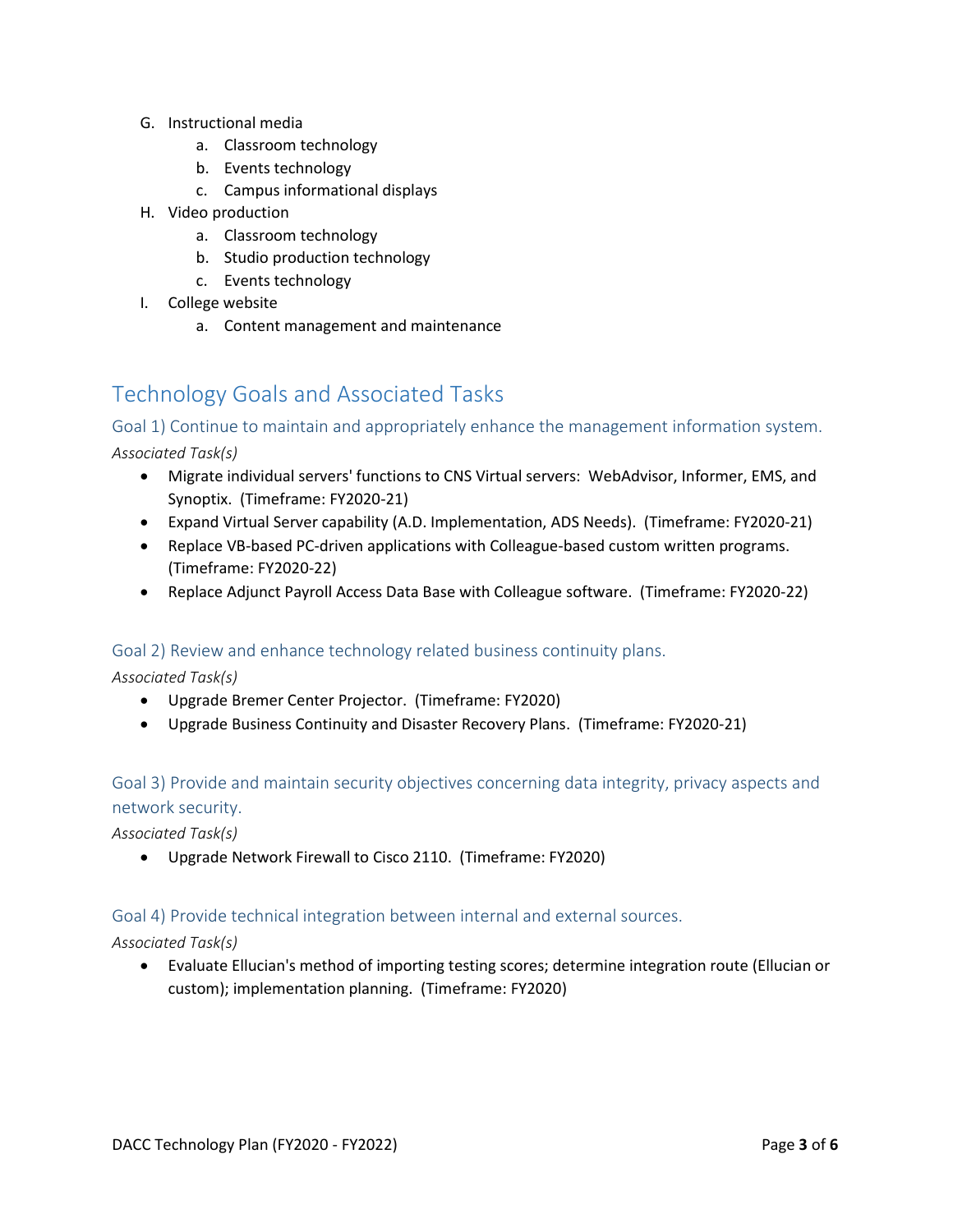Goal 5) Provide faculty professional development opportunities to enable faculty to work more effectively with technology in an online learning environment.

### *Associated Task(s)*

 Provide and foster LMS training for faculty through workshops and individual consultation. (Timeframe: FY2020-22)

Goal 6) Produce more online services, courses, and programs of a consistently high quality. *Associated Task(s)*

 Implement a systematic review mechanism in online courses to enhance consistency and quality in online course design. (Timeframe: FY2020)

# Goal 7) Provide exemplary technical support services to students, faculty, staff and event organizers.

*Associated Task(s)*

- Review existing equipment used for events for quality and life expectancy. (Timeframe: FY2020- 21)
- Investigate classroom podcasts and video production. (Timeframe: FY2020-22)

#### Goal 8) Provide academic support to enhance online student learning.

*Associated Task(s)*

 Expand the online orientation for online learners with a goal of making it mandatory for new online learners. (Timeframe: FY2020-21)

### Goal 9) Provide high quality online content and web accessible services.

*Associated Task(s)*

- Implement authentication services for web based applications. (Timeframe: FY2020-21)
- Implement and launch College web site redesign. (Timeframe: FY2020-21)

#### Goal 10) Implement and sustain Web Content Accessibility Guidelines (WCAG) standards.

*Associated Task(s)*

- Provide accessible documents (PDFs). (Timeframe: FY2020-21)
- Implement and launch College web site redesign. (Timeframe: FY2020-21)
- Provide video captioning. (Timeframe: FY2020-22)

#### Goal 11) Provide accurate College information on the College website.

*Associated Task(s)*

- Develop and implement a shared governance strategy and guiding principles for departmental web page updating procedures to support web site redesign. (Timeframe: FY2020-21)
- Implement and launch College web site redesign. (Timeframe: FY2020-21)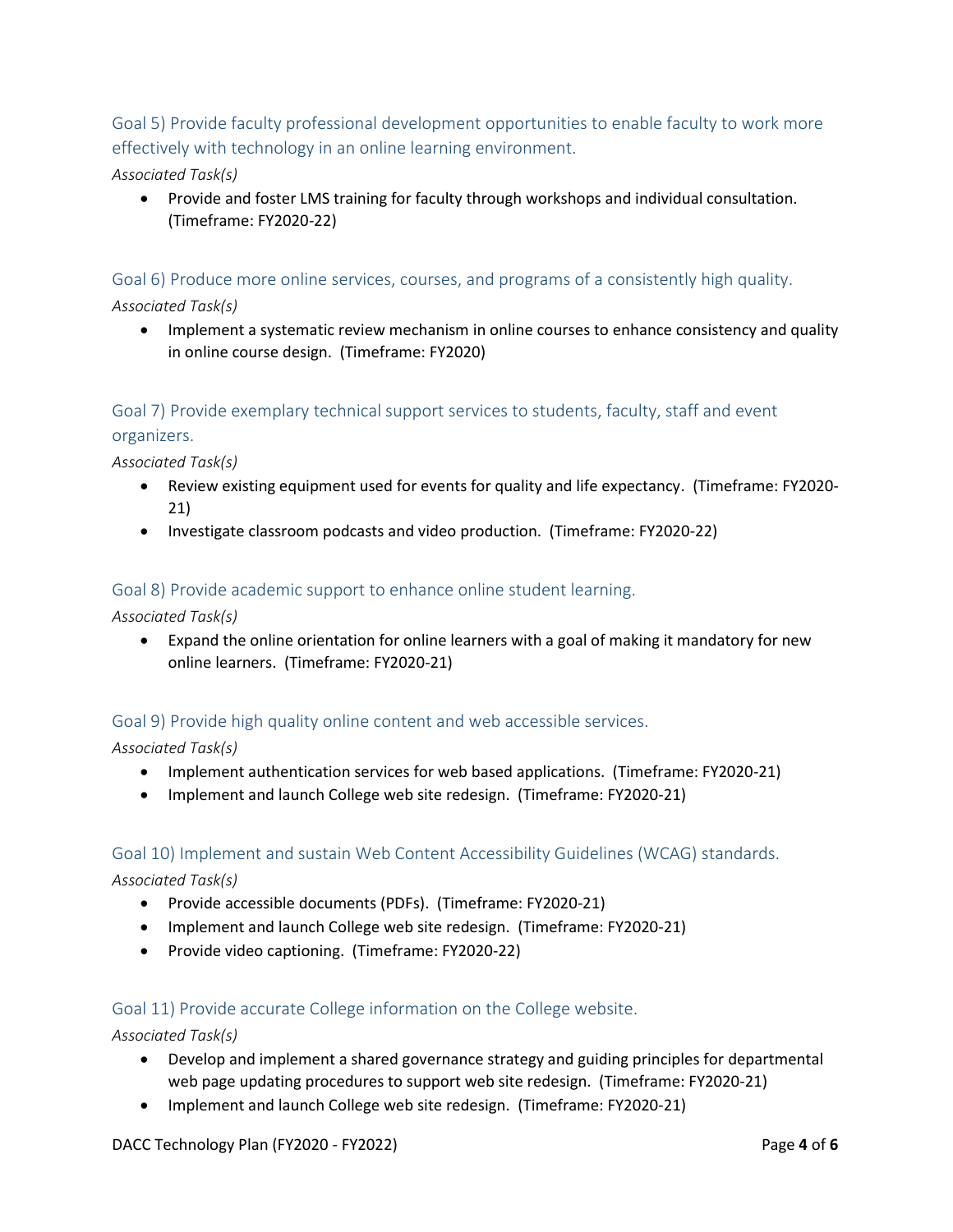### Goal 12) Provide increased student accessibility through mobile access.

### *Associated Task(s)*

- Implement and launch College mobile access. (Timeframe: FY2020-21)
- Implement and launch College web site redesign. (Timeframe: FY2020-21)

Goal 13) Provide the latest releases as possible of supported software for the students, faculty and staff.

Goal 14) Provide a computer hardware and software platform that utilizes up to date technology for the Faculty and Staff.

*Associated Task(s)*

- Update 30 Employee Workstations. (Timeframe: FY2020)
- Investigate and implement SharePoint to advance toward a paperless campus. (Timeframe: FY2020-21)
- Upgrade wireless network. (Timeframe: FY2020-21)
- Implement electronic workflow solutions where appropriate. (Timeframe: FY2020-22)
- Research alternatives for gaps in needed processes eliminated by the discontinuation of Colleague WebAdvisor. (Timeframe: FY2020-22)
- Review and update network infrastructure. (Timeframe: FY2020-22)

## Goal 15) Provide and maintain file backup and restore capabilities for Faculty and Staff information.

*Associated Task(s)*

Upgrade Business Continuity and Disaster Recovery Plans. (Timeframe: FY2020-21)

Goal 16) Provide and maintain the virtual servers necessary to support workstations, file services, internet capabilities, email and webservers in compliance and industry standards. *Associated Task(s)*

Expand virtual server capability (A.D. implementation, ADS needs). (Timeframe: FY2020-21)

#### Goal 17) Maintain internet capabilities by monitoring usage and bandwidth needs.

*Associated Task(s)*

- Upgrade UPS for network and server equipment. (Timeframe: FY2020)
- Complete implementation of Active Directory. (Timeframe: FY2020-21)
- Expand campus network. (Timeframe: FY2020-22)

#### Goal 18) Provide up to date technology.

*Associated Task(s)*

- Install new audio system in music room. (Timeframe: FY2020)
- Establish a dedicated network line for eSports. (Timeframe: FY2020)